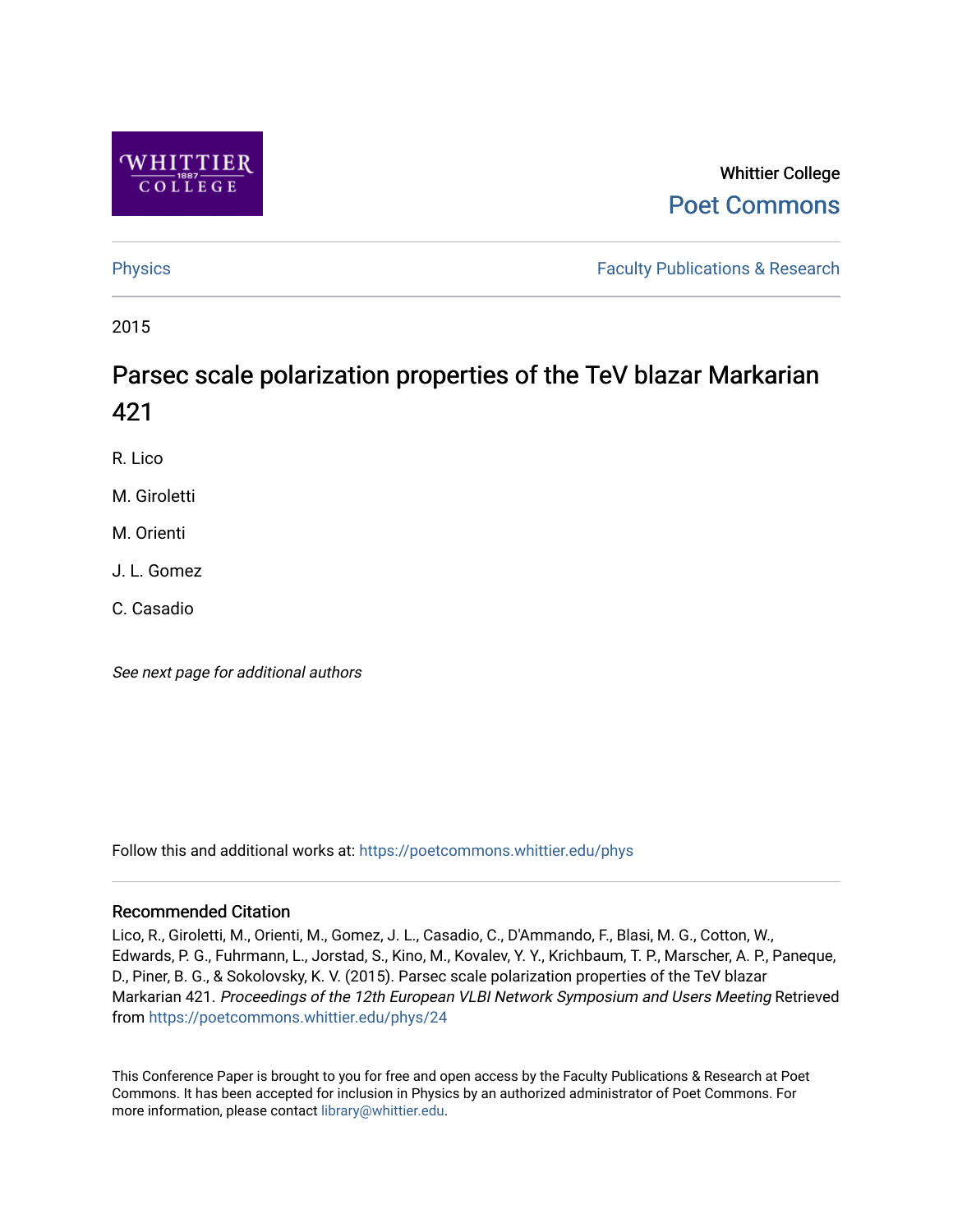#### Authors

R. Lico, M. Giroletti, M. Orienti, J. L. Gomez, C. Casadio, F. D'Ammando, M. G. Blasi, W. Cotton, P. G. Edwards, L. Fuhrmann, S. Jorstad, M. Kino, Y. Y. Kovalev, T. P. Krichbaum, A. P. Marscher, D. Paneque, B. G. Piner, and K. V. Sokolovsky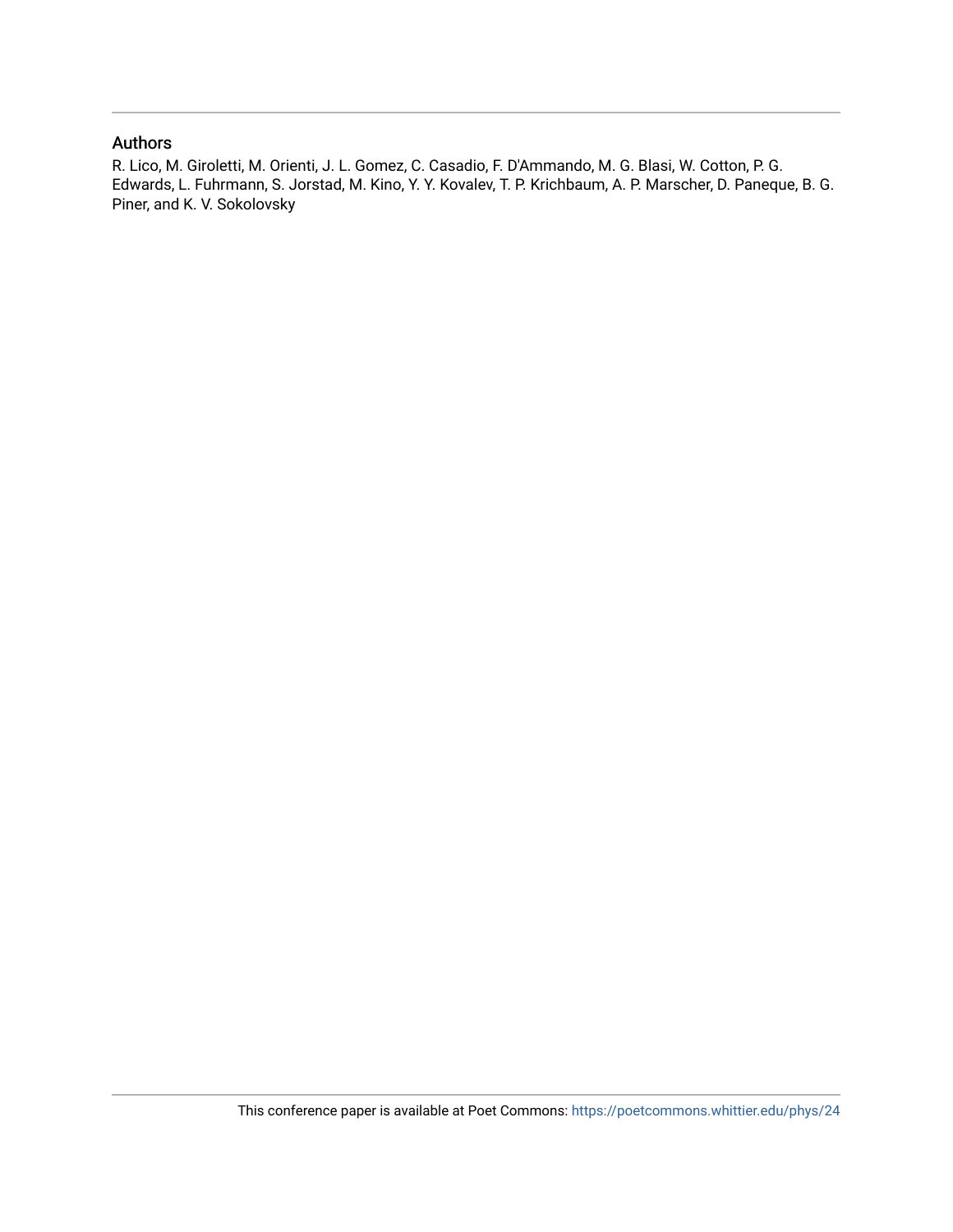

# **Parsec scale polarization properties of the TeV blazar Markarian 421**

**R. Lico**∗<sup>1,2</sup>, **M. Giroletti<sup>1</sup>, M. Orienti<sup>1,2</sup>, J. L. Gómez<sup>3</sup>, C. Casadio<sup>3</sup>, F. D'Ammando<sup>1,2</sup>,** M. G. Blasi<sup>1,4</sup>, W. Cotton<sup>5</sup>, P. G. Edwards<sup>6</sup>, L. Fuhrmann<sup>7</sup>, S. Jorstad<sup>8,9</sup>, M. Kino<sup>10</sup>, Y. Y. Kovalev $^{11,7}$ , T. P. Krichbaum<sup>7</sup>, A. P. Marscher $^8$ , D. Paneque $^{12}$ , B. G. Piner $^{13}$ , **K. V. Sokolovsky**11,<sup>14</sup> **.**

1 *INAF Istituto di Radioastronomia, Bologna, Italy.*

<sup>2</sup>*Dipartimento di Fisica e Astronomia, Università di Bologna, Italy.*

3 *Instituto de Astrofísica de Andalucia, IAA-CSIC, Granada, Spain.*

<sup>4</sup>*Scuola di Ingegneria, Università degli studi della Basilicata, Potenza, Italy.*

<sup>5</sup>*National Radio Astronomy Observatory, Charlottesville, USA.*

<sup>6</sup>*CSIRO Australia Telescope National Facility, Australia.*

<sup>7</sup>*Max-Planck-Institut für Radioastronomie, Bonn, Germany.*

8 *Institute for Astrophysical Research, Boston University, USA.*

<sup>9</sup>*Astronomical Institute, St. Petersburg State University, Russia.*

<sup>10</sup>*Korea Astronomy and Space Science Institute, Republic of Korea.*

<sup>11</sup>*Astro Space Center of Lebedev Physical Institute, Moscow, Russia.*

<sup>12</sup>*Max-Planck-Institut für Physik, München, Germany.*

<sup>13</sup>*Department of Physics and Astronomy, Whittier College, USA.*

<sup>14</sup>*Sternberg Astronomical Institute, Moscow State University, Moscow, Russia.*

*E-mail:* [rocco.lico@unibo.it](mailto:rocco.lico@unibo.it)

In this work we present a polarization analysis at radio frequencies of Markarian 421, one of the closest  $(z = 0.03)$  TeV blazars. The observations were obtained, both in total and in polarized intensity, with the Very Long Baseline Array (VLBA) at 15, 24, and 43 GHz throughout 2011, with one observation per month (for a total of twelve epochs). We investigate the magnetic field topology and the polarization structure on parsec scale and their evolution with time. We detect polarized emission both in the core and in the jet region, and it varies with frequency, location and time. In the core region we measure a mean fractional polarization of  $\sim 1-2\%$ , with a peak of about 4% in March at 43 GHz; the polarization angle is almost stable at 43 GHz, but it shows significant variability in the range  $114° - 173°$  at 15 GHz. In the jet region the polarization properties show a more stable behavior; the fractional polarization is ∼ 16% and the polarization angle is nearly perpendicular to the jet axis. The higher EVPA variability observed at 15 GHz is due both to a variable Faraday rotation effect and to opacity. The residual variability observed in the intrinsic polarization angle, together with the low degree of polarization in the core region, could be explained with the presence of a blend of variable cross-polarized subcomponents within the beam.

*12th European VLBI Network Symposium and Users Meeting, 7-10 October 2014 Cagliari, Italy*

<sup>∗</sup>Speaker.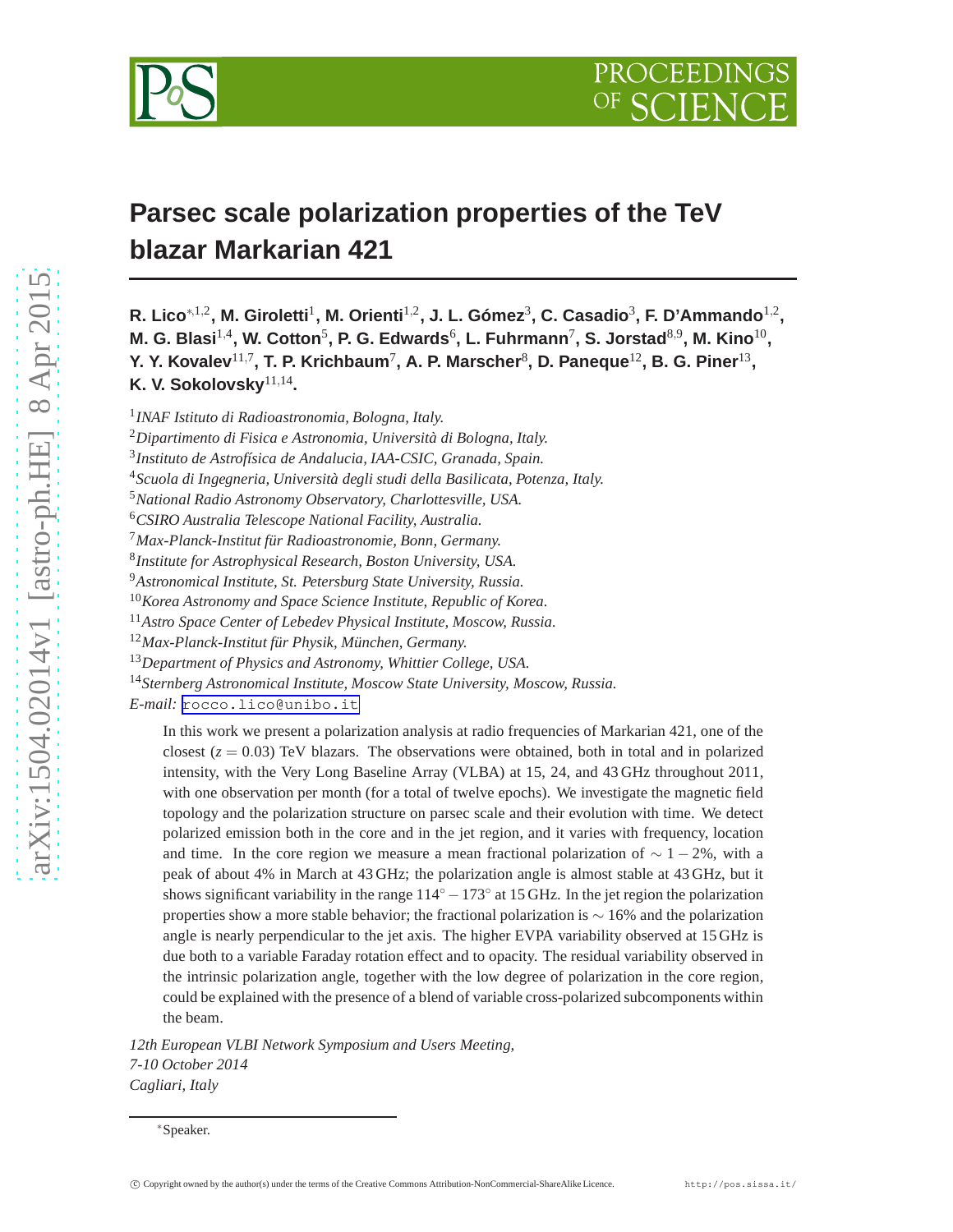#### **1. Introduction**

Mrk 421 is a nearby  $(z = 0.03)$  and bright TeV blazar, for this reason it is a very good candidate for investigating and probing the physical mechanisms occurring in the innermost regions of relativistic jets. In general, in these objects the emission is dominated by nonthermal radiation produced by relativistic electrons within the jet, interacting with the magnetic field. Their spectral energy distribution (SED) consists of a low-frequency hump, which represents the synchrotron emission of relativistic electrons within the jet, and a high-frequency hump, that in general is assumed to represent high energy emission produced by inverse Compton (IC) scattering. Usually, in these objects, the high-energy IC component is considered as synchrotron-self-Compton emission [SSC, see 1], produced from the interaction of the synchrotron photons with the same electrons that produced them. In particular, the synchrotron hump in the SED of Mrk 421, and of most TeV blazars [9], peaks at soft X-rays, and it is classified as a high-synchrotron-peaked (HSP) blazar [1]. The analysis of the polarized emission of these objects allow us to obtain information on the magnetic field topology and the emission mechanisms.

We present Very Long Baseline Array (VLBA) data obtained at 15, 24, and 43 GHz in total and polarized intensity. We determined important and useful physical parameters such as the absolute orientation of the electric vector position angle (EVPA), the degree of polarization and the Rotation Measure (RM). The complete polarization analysis, together with a study of the radio/γray connection, is presented in [6]. We note that at the redshift of the source, 1 mas corresponds to 0.59 pc and that all angles presented in this work are measured from north through east.

#### **2. Observations details and data reduction**

We observed the target once per month during 2011 with the VLBA at 15, 24, and 43 GHz, both in total and polarized intensity. The details about the observations at 15 and 24 GHz are presented in [5], and at 43 GHz in [2]. We expanded our 43 GHz dataset with 11 additional epochs provided by the VLBA-BU-BLAZAR program<sup>1</sup>. The fringe-fitting, the detection of cross-polarized fringes and the calibration were made by means of the software package Astronomical Image Processing System (AIPS), while the cleaned and final images were produced with the software package DIFMAP. We adopted the method proposed by [4] to determine the EVPA absolute orientation, based on the instrumental polarization parameters (D-terms). For the instrumental polarization calibration we used the calibrator J1310+3220, which is strong (flux density  $> 1$  Jy), structureless and has negligible polarization on large scales.

### **3. Results**

#### **3.1 Images and morphology**

A sample of three polarization images of Mrk 421, produced with DIFMAP and IDL<sup>2</sup>, for each observing frequency, is shown in Fig. [1](#page-4-0). All the images are restored with natural weighting to obtain

<sup>1</sup>http://www.bu.edu/blazars/VLBAproject.html

<sup>2</sup>http://www.exelisvis.com/ProductsServices/IDL.aspx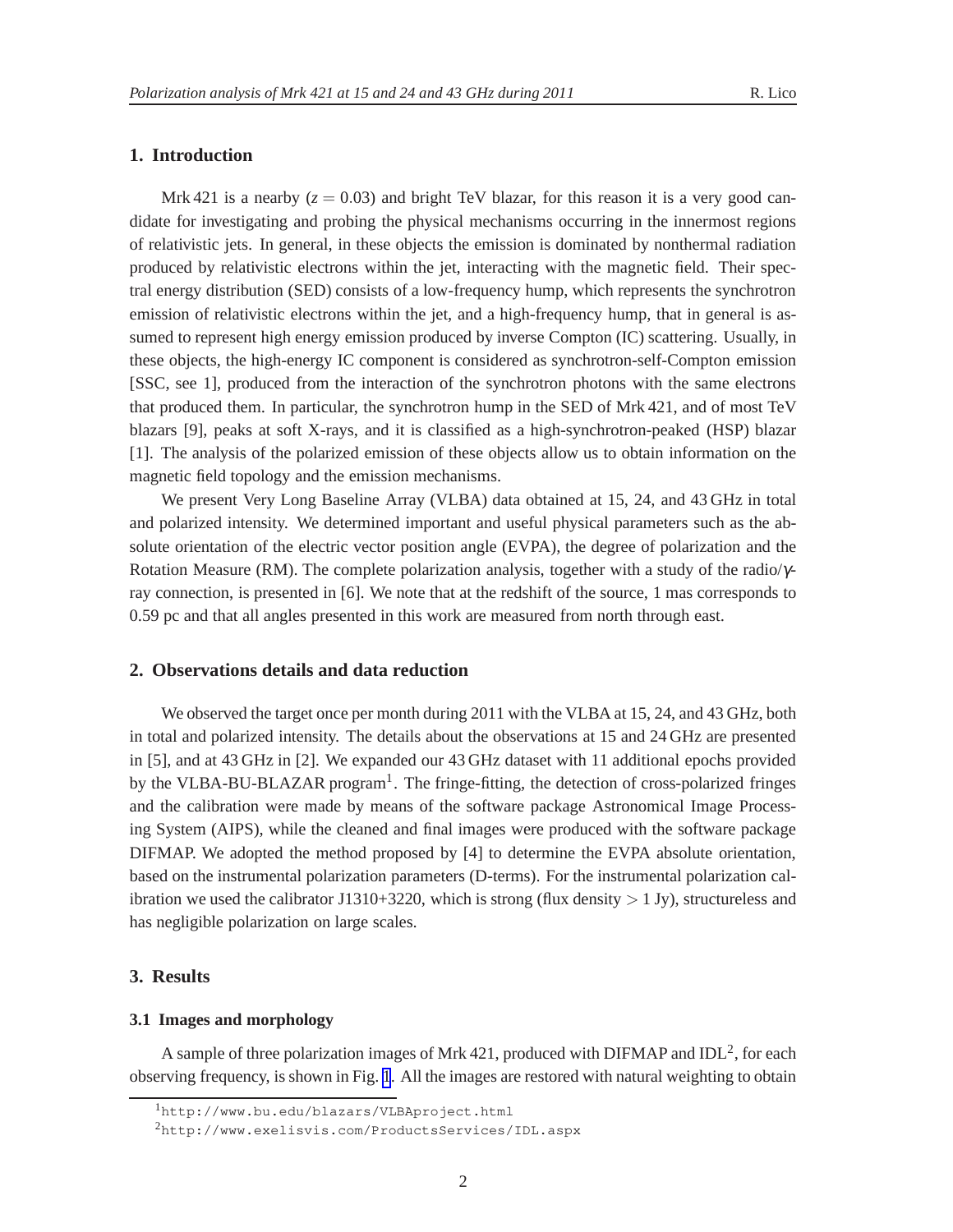<span id="page-4-0"></span>

**Figure 1:** Images of Mrk 421 at 15 GHz during the first observing epoch (left image), at 24 GHz during the second observing epoch (central image), and at 43 GHz during the third observing epoch (right image). The contour levels are drawn at  $(-1,1,2,4...)\times$  the lowest contour (it is at 1.0 mJy/beam for 15 and 24 GHz and at 0.65 mJy/beam for the 43 GHz) and increase by factors of 2. In the bottom left corner of each image there is the restoring beam, that is 1.05 mas  $\times$  0.66 mas at 15 GHz, 0.67 mas  $\times$  0.40 mas at 24 GHz, and 0.33 mas  $\times$  0.19 mas at 43 GHz. Colors represent the linearly polarized intensity and the white bars the absolute EVPA orientation.

an improved sensitivity for the extended jet emission. In the images the white bars represent the EVPA absolute orientation, the contours the total intensity and the overlaid color maps the linearly polarized intensity. From the total intensity images at all three frequencies, it clearly emerges a collimated and well-defined one-sided jet structure, that extends for  $\sim$  4.5 mas (2.7 pc) from a compact nuclear region; the position angle (PA) is about  $-35^\circ$  (in agreement with [3]). At 15 and 24 GHz we detect the linearly polarized emission within a region extending for  $\sim$  1 mas from the core region, and this allows us to distinguish between core and jet emission. In the outer part of the jet the polarized emission is too faint to be detected.

At 43 GHz, because of sensitivity limitations, only the polarized emission from the core region is detected. In particular, in some epochs we clearly detect a limb brightening structure in the polarized emission in the inner part of the jet. It is clearly revealed in the 4th observing epoch (April 2011), as it is shown in the right image of Fig. 1. During this epoch the polarization emission peak in the core region is  $\sim 8$  mJy/beam, while in the region where the limbs are detected it is  $\sim 2.3$ mJy/beam.

#### **3.2 Radio light curves and evolution of polarization angle**

In the following we will present some fundamental physical parameters both for the core (Fig. [2](#page-5-0)) and the jet (Fig. [3\)](#page-6-0) region. In Fig. [2](#page-5-0) we show two frames, representing 15 (left frame) and 43 GHz (right frame) data. Each frame has four panels in which we report (from top to bottom) the time evolution of the total and polarized flux density, the polarization percentage, and the EVPAs. For the jet region we report the evolution of the same parameters in Fig. [3](#page-6-0) at 15 GHz (left frame) and 24 GHz (right frame); at 43 GHz no polarized emission is detected from the jet. All of the values represented in these images are reported in [6].

We start by describing the results for the core region (Fig. [2\)](#page-5-0). In the total intensity light curves, for all the three frequencies, we clearly observe a peak around MJD ∼55617, followed by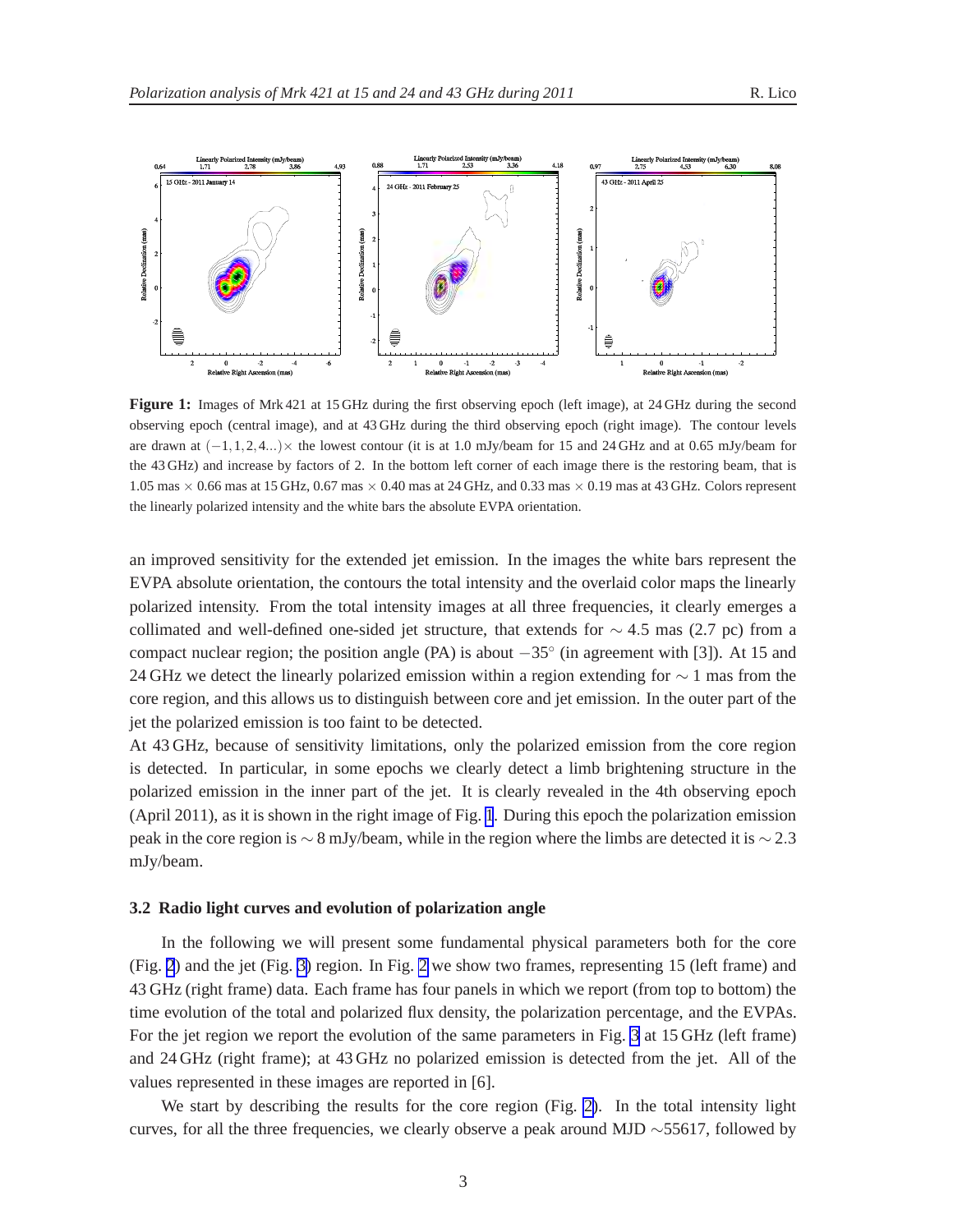<span id="page-5-0"></span>

**Figure 2:** Time evolution in the core region of some physical parameters at 15 GHz (laft frame) and 43 GHz (right frame).In each frame from the first to the fourth panel we show the total and polarized flux density light curves, the polarization percentage, and the EVPA values. The additional 43 GHz VLBA observations (from the VLBA-BU-BLAZAR program) are represented with triangles.

a decrease until MJD 55770 and a further slight increase occurring in the last observing period. We observe a significantly variable (with a difference between the highest and the lowest value  $>$  3 $\sigma$ ) linearly polarized emission both at 15 and 24 GHz, but the highest variation is observed at 43 GHz, where we observe a 12.5 mJy/beam peak during MJD ∼55649. The mean value of the polarization fraction is ∼ 1%; it is higher at 43 GHz, with a mean value of  $\sim$  2%, and it reaches a peak of  $\sim$  4% during the third observing epoch. The polarization angle varies in the range 110°-150° for most of the year. In some epochs at 15 GHz, it shows a variation of  $\sim 90^{\circ}$ , without any clear connection with the polarized flux density or the EVPA trend both at 24 and 43 GHz.

In the jet region the situation is very different (Fig. [3](#page-6-0)). The polarized emission extends for  $\sim$  1 mas from the core and it is revealed only at 15 and 24 GHz. In the total intensity light curves we do not observe any significant variation while the polarized flux density is more variable, with a peak during the fourth observing epoch. The fractional polarization is  $\sim$  16%. The increasing polarization percentage with the distance from the core is observed in many blazars and it seems to be a common feature [7]. The EVPAs show a stable behavior around a value of  $60^\circ$ , this means that they are roughly perpendicular with respect the jet position angle ( $\sim -35^{\circ}$ ).

#### **3.3 Faraday rotation analysis**

When a polarized wave propagates through a magnetized plasma, because of the Faraday rotation effect, the observed polarization angle ( $\chi_{obs}$ ) is rotated with respect to the intrinsic value ( $\chi_{int}$ ), following the relationship  $\chi_{obs} = \chi_{int} + RM \times \lambda^2$ , where  $\lambda^2$  is the observing wavelength squared and RM is the rotation measure (a quantity related to the electron density  $n_e$  and the component of the magnetic field parallel to the line of sight  $\mathbf{B}_{\parallel}$ ). By performing linear fits of EVPAs versus  $\lambda^2$  for the core region, where EVPA values at all the three observing frequencies are available, we obtained the RM and  $\chi_{int}$  values. By addressing the two observed flips in the EVPAs at 15 GHz (in July and September 2011) to optically thin-thick transitions, we performed the RM fits by rotating them by 90◦ . In Fig. [4](#page-7-0) we show the time evolution of RM (upper panel) and of the intrinsic EVPA values (lower panel). The RM values span from  $(-3640 \pm 930)$  to  $(+1940 \pm 750)$  rad m<sup>-2</sup>. We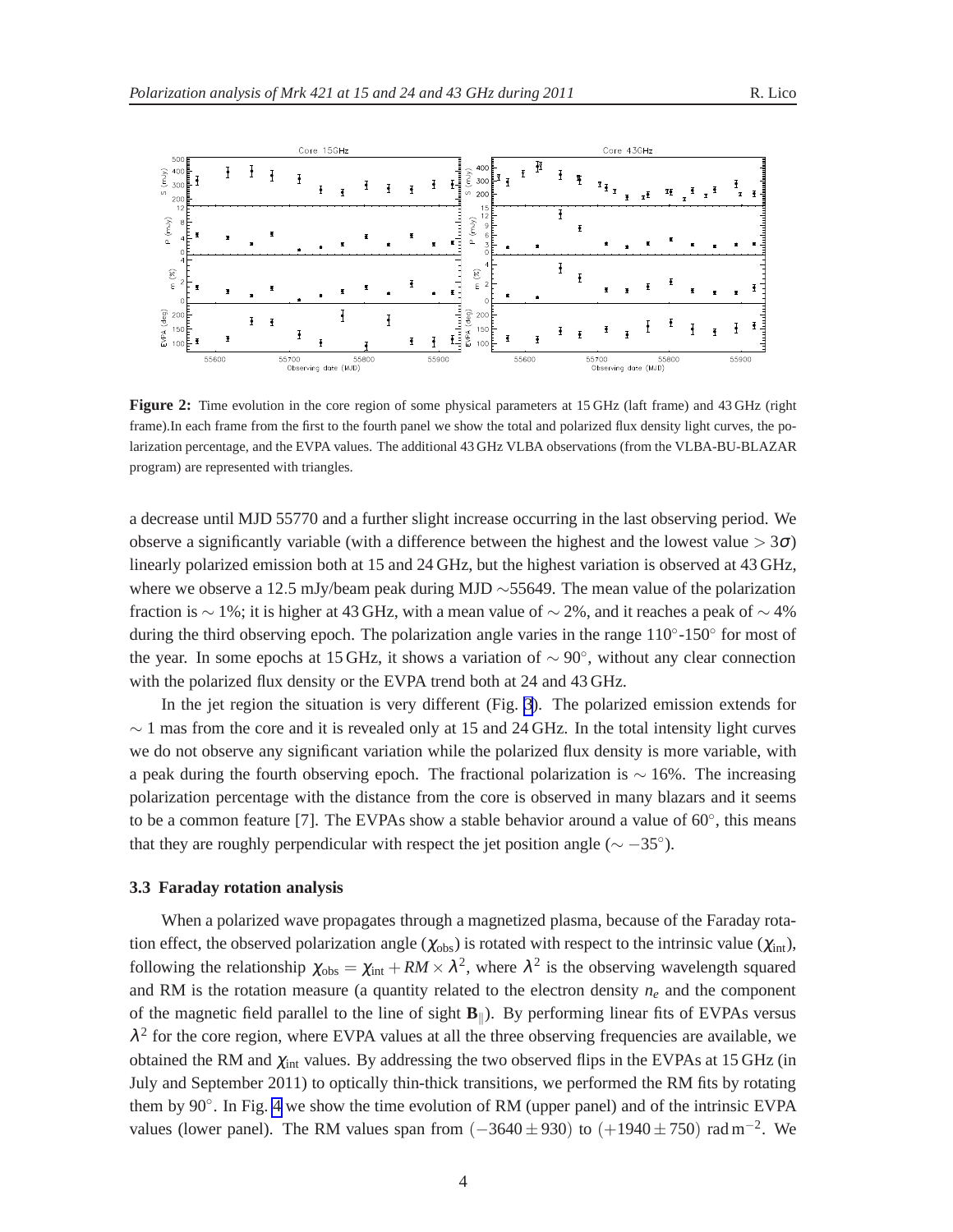<span id="page-6-0"></span>

**Figure 3:** Time evolution of the jet region of some physical parameters at 15 GHz (left frame) and 24 GHz (right frame). In each frame from the first to the fourth panel we show the total and polarized flux density light curves, the polarization percentage, and the EVPA values.

note that we can not provide an accurate interpretation of the RM trend because often the uncertainties are very large and many RM values are consistent with 0 within  $1\sigma$  or  $2\sigma$ . The intrinsic polarization angle trend reflects the stable behavior of the 43 GHz EVPAs, with a mean value of ∼ 150◦ , i.e. approximately parallel to the jet axis, and it shows some residual variability (*Fvar* is  $0.10 \pm 0.04$ .

#### **4. Discussion and conclusion**

In this section we summarize and discuss the polarization properties found for the source, trying to draw a physical scenario to explain them. First, we discuss the EVPA trend observed in different regions of the source. In the jet region, we found a stable trend during the entire 2011 for the EVPAs with a mean value of  $\sim 60^{\circ}$ , i.e. approximately perpendicular to the jet axis. This means that that the magnetic field is parallel to the inner jet position angle; this is unusual in BL Lac objects (see also [8]). To explain this configuration we can invoke either a helical magnetic field which has a pitch angle that is smaller than 45° [10] or velocity shear across the jet. In the core region the EVPA trend is more complex and it is different from what we observe in the outer jet. At 43 GHz the EVPAs are approximately parallel to the jet axis with values varying in the range ~ 100°-150°; a similar trend is obtained for the intrinsic polarization angle (lower panel in Fig. [4](#page-7-0)). This EVPA configuration, if we assume this emission region to be optically thin at 43 GHz, indicates that the magnetic field is approximately perpendicular to the jet axis. This is in agreement with the presence of a transverse shock. At 15 GHz, we clearly observe two 90◦ flips of the core EVPAs (from parallel to orthogonal to the jet axis) in July and September. This behavior is the clear signature of an optically thin/thick transition. A possible physical scenario to explain the observed variability at longer wavelengths, might be an association with variable Faraday rotation and opacity effects. The RM variability might be related both to a change in the sign of  $\mathbf{B}_{\parallel}$  and/or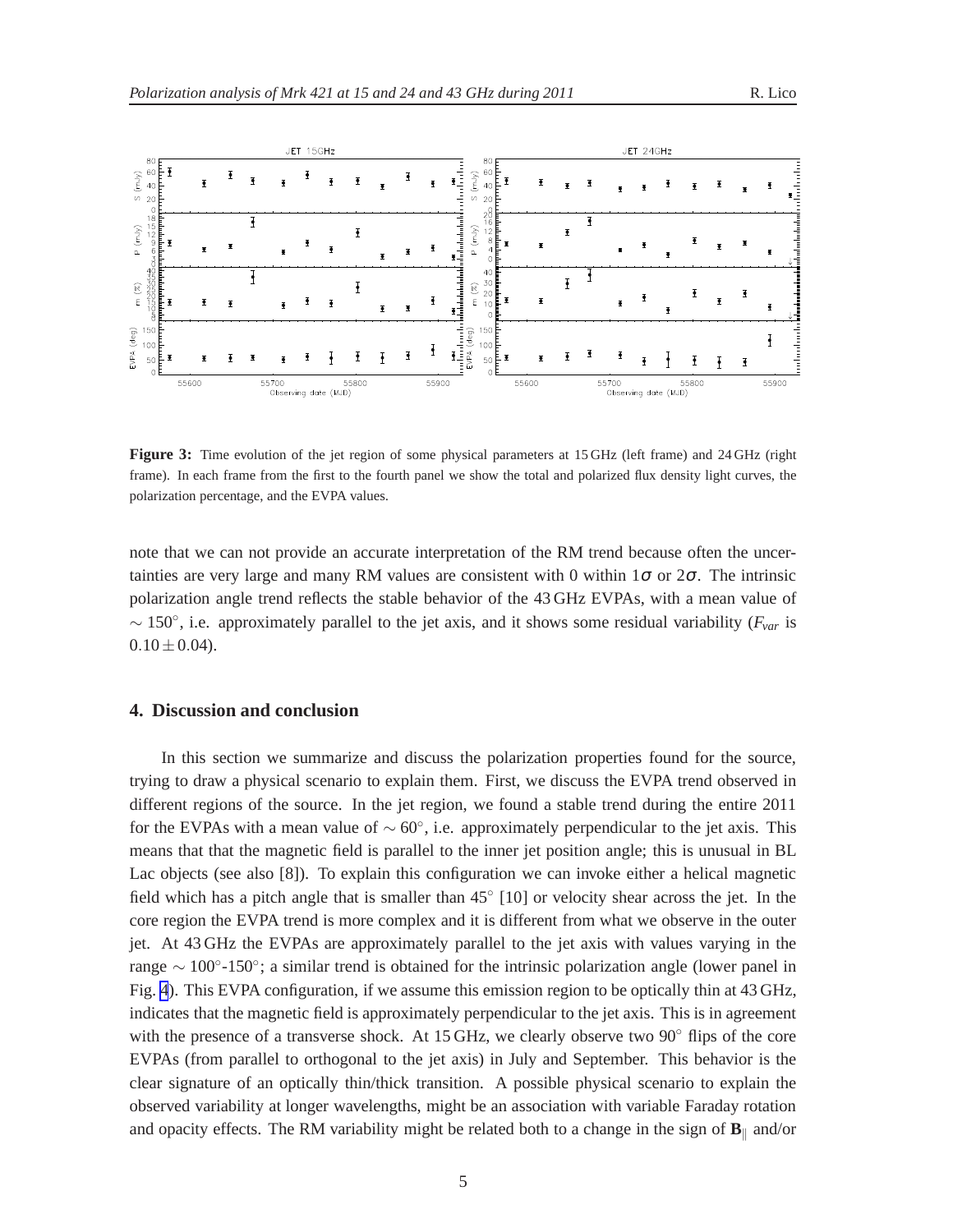<span id="page-7-0"></span>

**Figure 4:** Upper panel: time evolution of the RM values for the core region, obtained by using 15, 24, and 43 GHz data. Lower panel: time evolution of the polarization angle intrinsic values, obtained from the  $\lambda^2$  fits.

changes in the electron density. Another possibility, that should be taken into account, is the change of the projected path length.

To explain the residual variability ( $F_{var}$  is  $0.10 \pm 0.04$ ) in the intrinsic EVPAs, we invoke the presence of a blend of cross-polarized and variable subcomponents within the beam region; the global polarization properties are determined by their relative contributions which vary as a function of time. This scenario reconciles both the low degree of polarization of the core region (subcomponents with different EVPAs cause significant cancellation) and the residual variations in the intrinsic EVPA values (considering that they are integrated across the VLBI core region). The presence of the cross-polarized subcomponents, as suggested from the stable EVPA trend at 43 GHz, can be explained with the following physical scenario: the magnetic field in the core region might be orthogonal to the jet axis, but most part of the emission is optically thick at 15 GHz, and this gives rise to EVPAs that are orthogonal to the jet axis in the optically thick region and parallel in the optically thin region.

#### **References**

- [1] Abdo, A. A., Ackermann, M., Ajello,M., et al. 2011, *ApJ*, 736, 131, [arXiv:1106.1348]
- [2] Blasi, M. G., Lico, R., Giroletti, M., et al. 2013, *A&A*, 559, A75, [arXiv:1310.4973]
- [3] Giroletti, M., Giovannini,G., Taylor, G. B., & Falomo, R. 2004, *ApJ*, 613, 752, [arXiv:astroph/0406255]
- [4] Leppänen, K. J., Zensus, J. A., & Diamond, P. J. 1995, *AJ*, 110, 2479
- [5] Lico, R., Giroletti, M., Orienti, M., et al. 2012, *A&A*,545, A117, [arXiv:1208.5853]
- [6] Lico, R., Giroletti, M., Orienti, M., et al. 2014, *A&A*, 571, AA54, [arXiv:1410.0884]
- [7] Lister, M. L. 2001, *ApJ*, 562, 208, [arXiv:astro-ph/0107594]
- [8] Piner, B. G., & Edwards, P. G. 2005, *ApJ*, 622, 168, [arXiv:astro-ph/0412383]
- [9] Piner, B. G., & Edwards, P. G. 2013, *EPJWC*, 61, 04021, [arXiv:1309.2327]
- [10] Wardle, J. F. C. 2013, *EPJWC*, 61, 6001